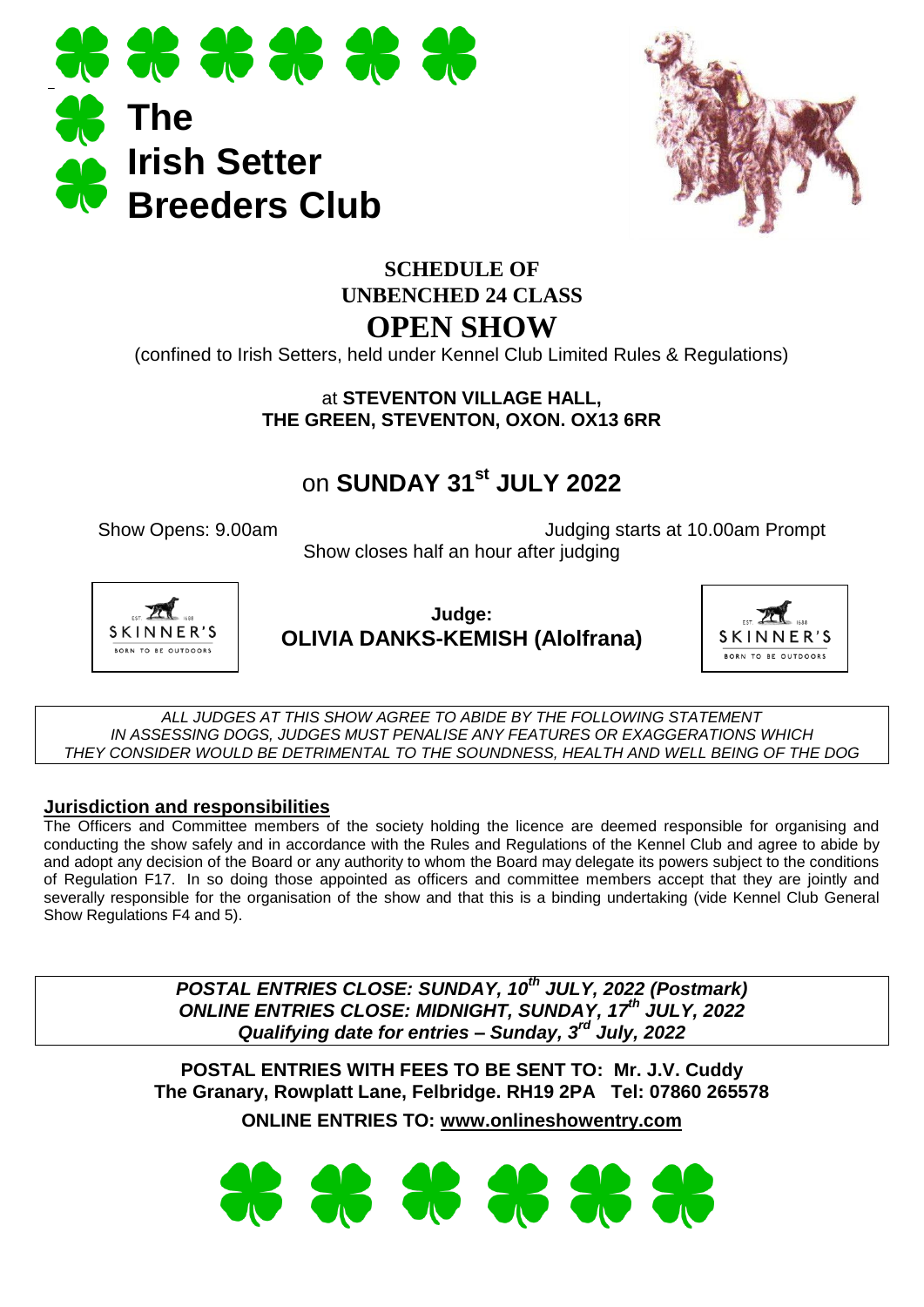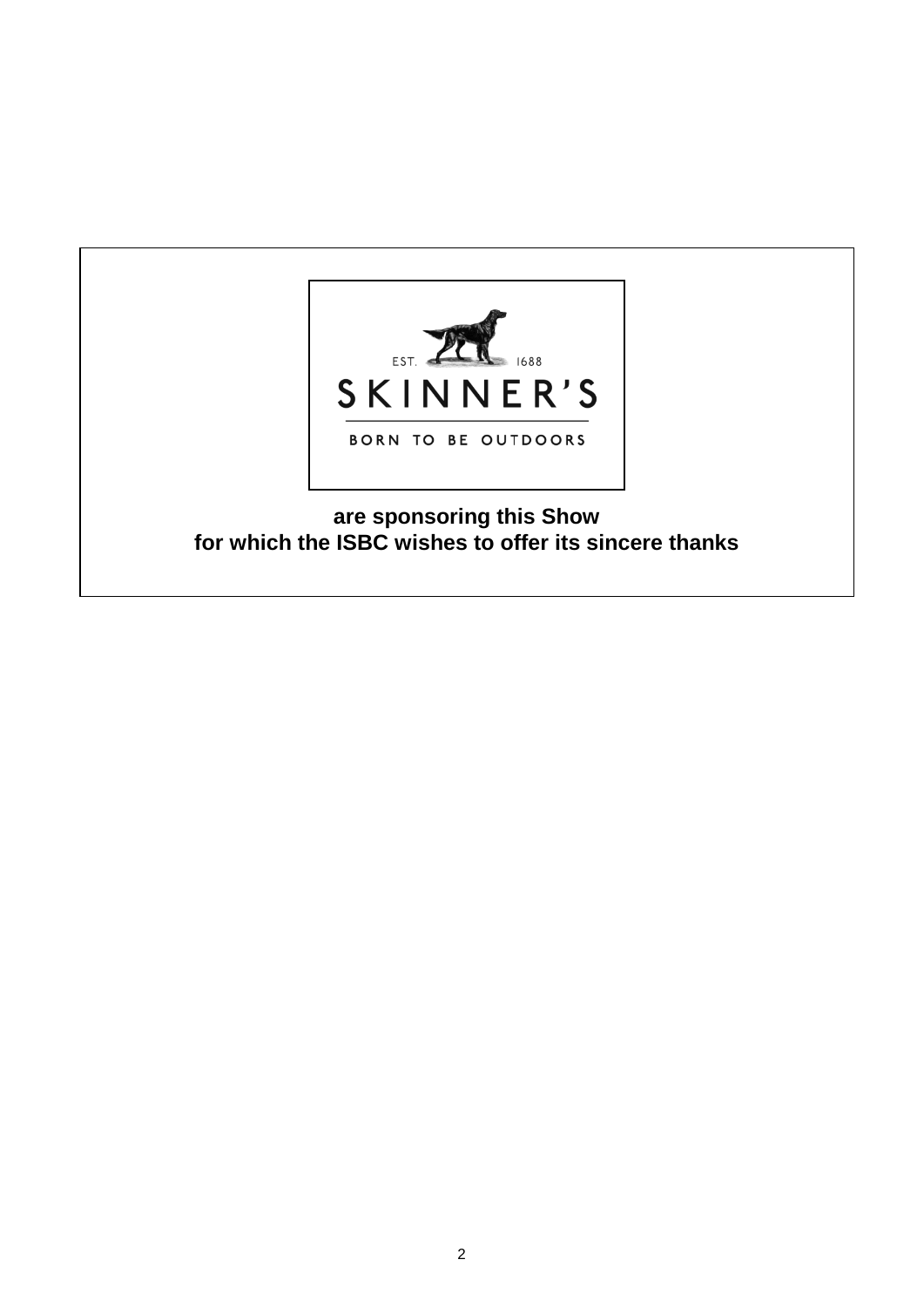# **THE IRISH SETTER BREEDERS CLUB**

**President:** Mr. B.H. Ross

**Show Secretary:** Mr. J. Cuddy

**Chairman:** Mr. G. Stevenson **Hon. Secretary:** Ms. J. Parsons **Hon. Treasurer:** Mrs. C. Sheldon **Show Manager:** Mr. D. Pike

**Safety Officer / Chief Steward:** Mr. D. Hemmings

**Hon. Life Members:** Mrs. D. Park, Mrs. B. Rogers, Mr. B.E. Rogers, Mrs. C. Hough, Mr. B. Lincoln, Ms. J. Reed, Mr. D. Wade, Mrs. V. Wade, Mrs. K.E. Pare, Mr. B.H. Ross, Mrs. G. Ross, Mrs. W. Morley.

**Hon. Veterinary surgeon (on call)**: The Brook Veterinary Surgery Station Approach, High Street, Steventon OX13 6RU. Tel: 01235 831800



**\* ROSETTES \*** *Collect from Secretary's table* BEST IN SHOW \* RESERVE BEST IN SHOW BEST DOG \* RESERVE BEST DOG BEST BITCH \* RESERVE BEST BITCH BEST VETERAN \* BEST PUPPY 1<sup>st</sup> - VHC in every class



#### \* **RAFFLE \***

Please support the Raffle at this Show

#### **\* \* ENTRY FEES \* \***

| <b>Members:</b>             | £5.00 first entry per dog<br>£1.00 each subsequent entry with the same dog |
|-----------------------------|----------------------------------------------------------------------------|
| <b>Non-Members:</b>         | £6.00 First entry per dog<br>£1.50 each subsequent entry with the same dog |
| <b>Not For Competition:</b> | <b>FREE</b>                                                                |
| <b>Catalogue:</b>           | £2.50 pre paid with entries $(\text{\pounds}3.00 \text{ on the day})$      |

*Please make all Cheques / Postal Orders payable to: The Irish Setter Breeders Club* 

#### **MEMBERSHIP FEES**

**UK & Northern Ireland: Joint £13.00; Single £12.00 Europe / Eire: £16.00 Rest of the World: £19.00**

#### ADDITIONAL SCHEDULES CAN BE DOWNLOADED FROM **onlineshowentry.com**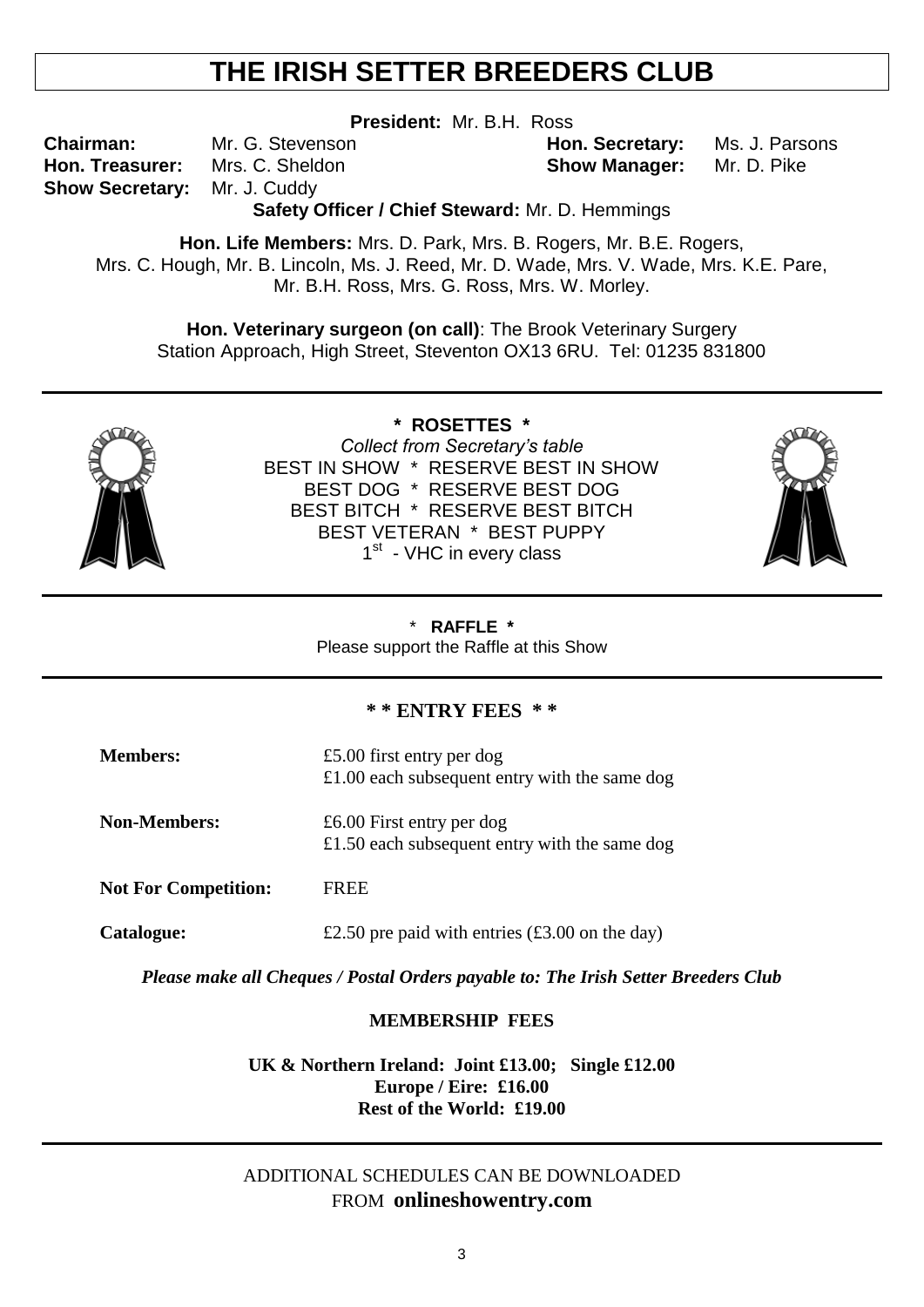# **~ ~ CLASSIFICATION ~ ~**

## *PLEASE NOTE JUDGING ORDER*

#### **Judge: OLIVIA DANKS-KEMISH (Alolfrana)**

| 1.  | Minor Puppy             | <b>DOG</b>   | 12. | Undergraduate        | <b>BITCH</b> |
|-----|-------------------------|--------------|-----|----------------------|--------------|
| 2.  | <b>Minor Puppy</b>      | <b>BITCH</b> | 13. | Graduate             | <b>DOG</b>   |
| 3.  | Puppy                   | <b>DOG</b>   | 14. | Graduate             | <b>BITCH</b> |
| 4.  | Puppy                   | <b>BITCH</b> | 15. | <b>Post Graduate</b> | <b>DOG</b>   |
| 5.  | Junior                  | <b>DOG</b>   | 16. | <b>Post Graduate</b> | <b>BITCH</b> |
| 6.  | Junior                  | <b>BITCH</b> | 17. | Limit                | <b>DOG</b>   |
| 7.  | <b>Special Yearling</b> | <b>DOG</b>   | 18. | Limit                | <b>BITCH</b> |
| 8.  | <b>Special Yearling</b> | <b>BITCH</b> | 19. | Open                 | <b>DOG</b>   |
| 9.  | <b>Novice</b>           | <b>DOG</b>   | 20. | Open                 | <b>BITCH</b> |
| 10. | <b>Novice</b>           | <b>BITCH</b> | 21. | Veteran              | <b>DOG</b>   |
| 11. | Undergraduate           | <b>DOG</b>   | 22. | Veteran              | <b>BITCH</b> |
|     |                         |              |     |                      |              |
|     |                         |              |     |                      |              |

23. Special Beginners DOG or BITCH

24. Brace DOG or BITCH

**ENTRIES CLOSE: Sunday, 10th JULY 2022 (Postmark) Online Entries Close: midnight Sunday 17th July 2022 at onlineshowentry.com**

\_\_\_\_\_\_\_\_\_\_\_\_\_\_\_\_\_\_\_\_\_\_\_\_\_\_\_\_\_\_\_\_\_\_\_\_\_\_\_\_\_\_\_\_\_\_\_\_\_\_\_\_\_\_\_\_\_\_\_\_\_\_\_\_

\_\_\_\_\_\_\_\_\_\_\_\_\_\_\_\_\_\_\_\_\_\_\_\_\_\_\_\_\_\_\_\_\_\_\_\_\_\_\_\_\_\_\_\_\_\_\_\_\_\_\_\_\_\_\_\_\_\_\_\_\_\_\_\_

## **~ ~ CUPS AND TROPHIES ~ ~**

*WE APOLOGISE BUT THERE WILL BE NO CUPS OR TROPHIES AVAILABLE AT THIS SHOW AS THEY ARE BEING ASSESSED FOR REPAIR AND VALUATION*

## **~ ~ ROSETTE SPONSORSHIP ~ ~**

\_\_\_\_\_\_\_\_\_\_\_\_\_\_\_\_\_\_\_\_\_\_\_\_\_\_\_\_\_\_\_\_\_\_\_\_\_\_\_\_\_\_\_\_\_\_\_\_\_\_\_\_\_\_\_\_\_\_\_\_\_\_\_\_

*THE ISBC WOULD WELCOME SPONSORSHIP OF CLASS ROSETTES. THE COST PER CLASS IS A MINIMUM OF £5.00 ALL DONATIONS WILL BE ACKNOWLEDGED IN THE CATALOGUE*

\_\_\_\_\_\_\_\_\_\_\_\_\_\_\_\_\_\_\_\_\_\_\_\_\_\_\_\_\_\_\_\_\_\_\_\_\_\_\_\_\_\_\_\_\_\_\_\_\_\_\_\_\_\_\_\_\_\_\_\_\_\_\_\_

*FURTHER COPIES OF THIS SCHEDULE AND ENTRY FORM CAN BE DOWNLOADED FROM [www.onlineshowentry.com](http://www.onlineshowentry.com/)*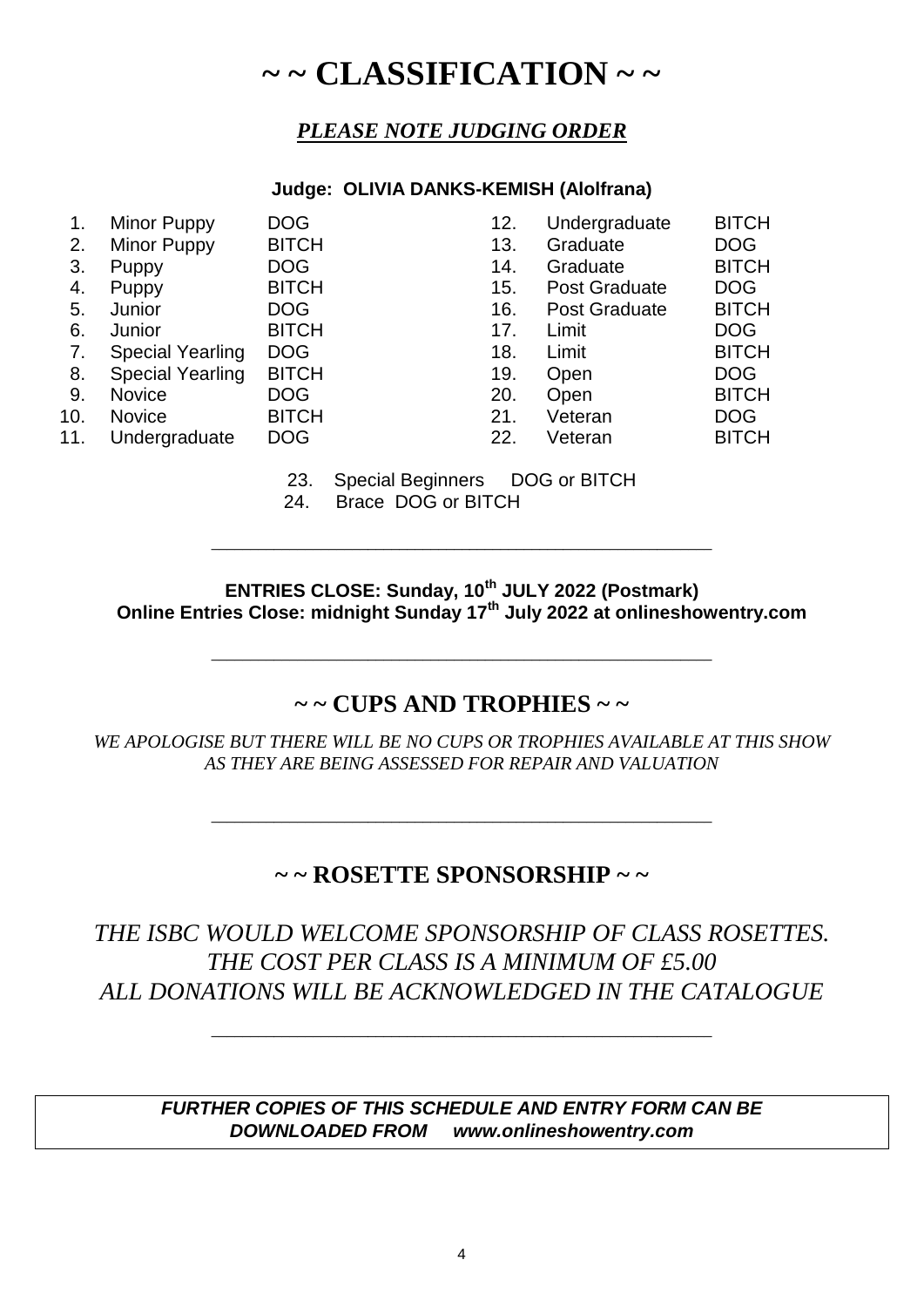# **RULES AND REGULATIONS**

- 1. The Show will open at 9.00 a.m.
- 2. Dogs will be received at any time but it is the exhibitor's responsibility to ensure that exhibits are available for judging when required.
- 3. Judging will commence in both rings at 10.00 a.m. prompt.
- 4. The Show will close half an hour after all judging has been completed by which time dogs must be removed.
- 5. *Entry Fees*: Members £5.00 first entry per dog; £1.00 each subsequent entry with the same dog. Non-Members £6.00 first entry per dog; £1.50 each subsequent entry with the same dog. Not For Competition – FREE; **Catalogues** £2.50 prepaid with entries. £3.00 on the day. Online entries can be made at onlineshowentry.com
- 6. There will be no prize money paid at this show.
- 7. The Committee reserves to itself the right to refuse entries.
- 8. Puppies under six calendar months of age on the first day of the show are not eligible for exhibition
- 9. The mating of bitches within the precincts of the Show is forbidden.
- 10. *Best Puppy in Show* Where a Best Puppy in Show competition is scheduled the Best Puppy in Show is a Puppy which has competed and is unbeaten by any other Puppy exhibited at the same Show. A Puppy is a dog of six and not exceeding twelve calendar months of age on the first day of the Show. Where the Best in Show is a Puppy it may at the discretion of the judge be awarded Best Puppy in Show respectively. Where the Reserve Best in Show is a puppy which has only been beaten by an adult dog it may at the discretion of the judge be awarded Best Puppy in Show respectively. Consequently selection of Best Puppy in Show must follow the selection of Best in Show respectively.
- 11. *Best in Show -* Best in Show must be selected from the exhibits declared Best of Sex. If a Reserve Best in Show is to be selected, the eligible dogs are those declared Best Opposite Sex and Reserve Best of Sex to the exhibit declared Best in Show.
- 12. Exhibits will not be admitted to Best in Show competition after a period of ten minutes has elapsed since the announcement that exhibits are required for judging, unless they have been unavoidably delayed by previous judging not being completed on time, and then only with special permission of the Show Management.
- 13. Exhibitors must not pick up dogs by their tails and leads when lifting them nor handle a dog in a manner which causes its feet not to touch the ground when on the move. This is not acceptable. Exhibitors should note that such practice would constitute harsh handling and reports of such practice will be referred to the Committee under Kennel Club Show Regulation F11.
- 14. All exhibitors must be familiar with Kennel Club Regulation F. (Annex B) Regulations for the Preparation of Dogs for Exhibition.
- 15. All dogs resident outside the U.K. must be issued with a Kennel Club Authority to Compete number before entry to the show/event can be made. All overseas entries without an Authority to Compete number will be returned to the exhibitor / competitor.

#### 16. **DOGS IN VEHICLES ON HOT DAYS**

Anyone whose dog is entered at a Kennel Club licensed event should take all reasonable steps to ensure the needs of their dog(s) are met, and should not put a dogs health and welfare at risk by any action, default, omission or otherwise. Breach of Kennel Club Regulations in this respect may be referred to the Board for disciplinary action under Kennel Club Rules and Regulations.

Your dog is vulnerable and at risk during hot weather and the Kennel Club offers the following guidance to help guide you through the do's and don'ts travelling to and whilst at K.C. licensed events.

When travelling to a show please take a moment to consider whether the route to the show is on a busy holiday route, and leave earlier to avoid increased time in traffic jams.

If your vehicle is not air-conditioned seriously consider whether travelling to the show is a good idea at all. The vehicle should be as fully ventilated as possible, and plenty of stops should be taken, with lots of water available to drink.

Ensure your dog is not sitting in full sunlight. There should be plenty of free flowing air around the dog. When at the show, never leave your dog in the vehicle.

Keep the dog in the shade – take your own shade for example a large umbrella and always have plenty of water available to drink so your dog stays well hydrated.

Avoid your dog taking part in unnecessary exertion, or from standing in exposed sunlight for extended lengths of time.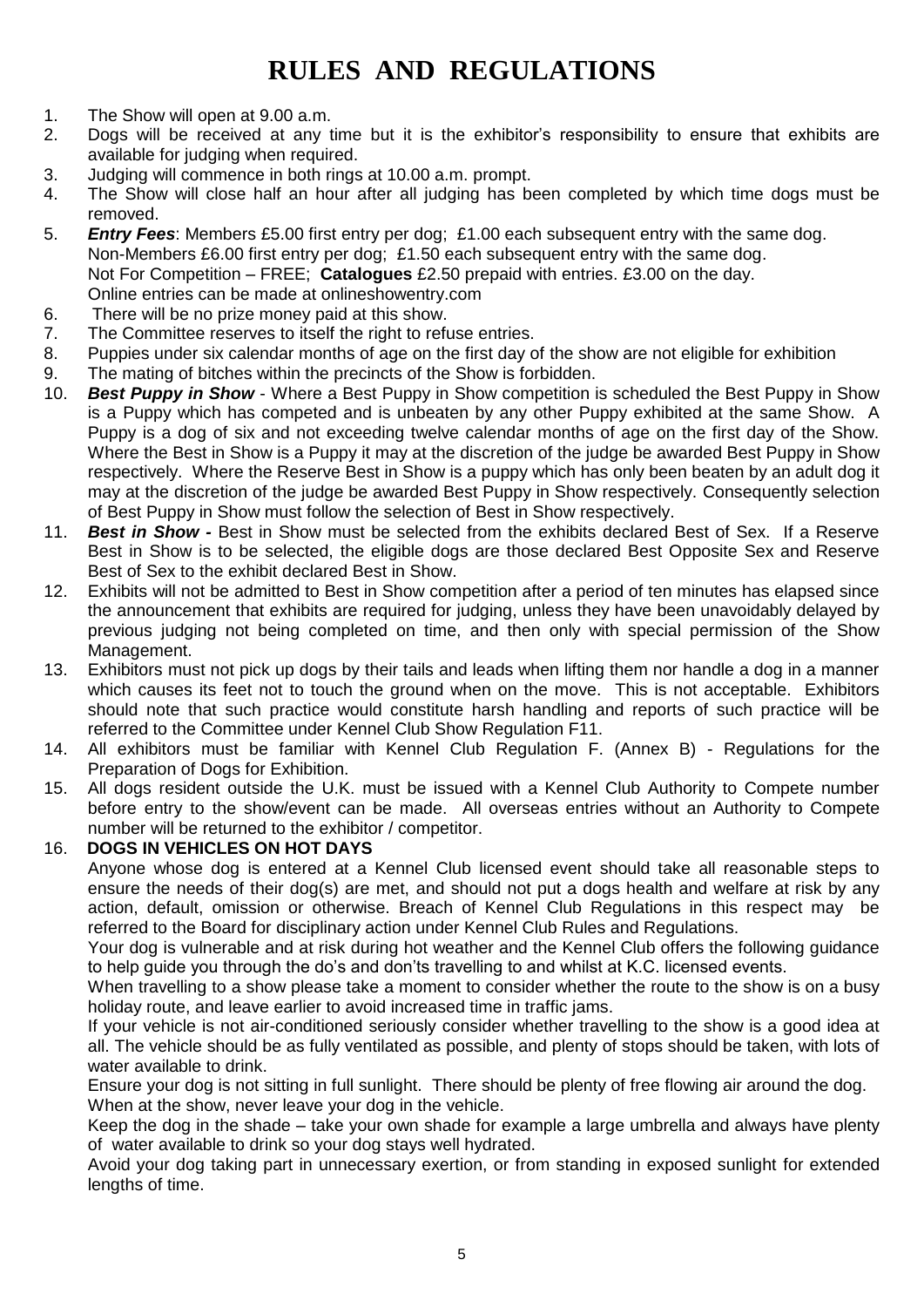Remember, if you feel hot your dog is very likely to feel much hotter and dehydrated, and this could lead to dire results. Please look after your dogs welfare.

WARNING: IF YOUR DOG IS FOUND TO BE A RISK, FORCIBLE ENTRY TO YOUR VEHICLE MAY BE NECESSARY WITHOUT LIABILITY FOR ANY DAMAGE CAUSED.

- 17. Not For Competition entries are accepted. Details of each dog so entered must be recorded on the entry form and must be Kennel Club registered.
- 18. No modifications will be made to this Schedule except by permission of the General Committee of The Kennel Club, which will be followed by advertisement in the Canine Press wherever possible.

~~~~~~~~~~~~~~~~~~~~~~~~~~~~~~

## **DEFINITIONS OF CLASSES**

*(The word 'dog' includes both sexes)*

In the following Definitions a Challenge Certificate includes any Show award that counts towards the title of Champion under the rules of any governing body recognised by The Kennel Club.

Wins at Championship Shows in breed classes where Challenge Certificates are not on offer shall be counted as wins at Open Shows. In the case of a dog owned in partnership and entered in Members' classes or competing for Members' Specials, each partner must at the time of entry be a Member of the Society. In estimating the number of awards won, all wins up to and including the seventh day before the date of closing of postal entries shall be counted when entering for any class, i.e. Sunday 3<sup>rd</sup> July 2022. Wins in Variety Classes do not count for entry in Breed Classes, but when entering in Variety Classes, wins in both Breed and Variety classes must be counted.

A first prize does not include a Special Prize of whatever value. If an exhibitor reports before the judging of a class or classes that a dog has been entered which is ineligible, the exhibitor may choose one of the following options:- *(1) Withdrawal:* The dog may be withdrawn from competition subject to the conditions of Regulations 20.

(2) *Transfer:*

- (a) If a dog is ineligible for a class or classes as regards its colour, sex, weight or height the Show Secretary shall transfer it to the equivalent class or classes for the correct colour, sex, weight or height and in the event of there being no equivalent class, Minor Puppy and Puppy excepted to the Open class for the correct colour, sex, weight or height.
- (b) For an exhibit entered incorrectly in a Minor Puppy class, Puppy class or Junior class, which is over age but under twelve calendar months of age, eighteen calendar months of age or twenty four calendar months of age respectively, the Show Secretary shall transfer the exhibit to the Puppy Class, Junior Class or Yearling Class respectively for the correct colour, sex, weight or height or in the event of there being no Puppy, Junior or Yearling class to the Open Class for the correct colour, sex, weight or height.
- (c) For any reason other than the above, the Show Secretary shall transfer it to the Open class for the correct colour, sex, weight or height.
- (d) If an exhibit arrives late and misses a class, even if it is the only class in which the dog is entered, the dog may not be transferred to any other class.

*MINOR PUPPY:* For dogs of six and not exceeding nine calendar months of age on the first day of the Show. **PUPPY:** For dogs of six and not exceeding twelve calendar months of age on the first day of the Show.

*JUNIOR:* For dogs of six and not exceeding eighteen calendar months of age on the first day of the Show.

**SPECIAL YEARLING:** For dogs of six and not exceeding twenty four calendar months of age on the first day of the Show.

*NOVICE:* For dogs which have not won a Challenge Certificate / CACIB / CAC / Green Star or three or more First Prizes at Open and Championship Shows (Minor Puppy, Special Minor Puppy, Puppy and Special Puppy classes excepted, whether restricted or not).

*UNDERGRADUATE:* For dogs which have not won a Challenge Certificate / CACIB / CAC / Green Star or three or more First Prizes at Championship Shows where Challenge Certificates were offered for the breed (Minor Puppy, Special Minor Puppy, Puppy and Special Puppy classes excepted, whether restricted or not).

*GRADUATE:* For dogs which have not won a Challenge Certificate / CACIB / CAC / Green Star or four or more First Prizes at Championship Shows in Graduate, Post Graduate, Minor Limit, Mid Limit, Limit and Open classes, whether restricted or not where Challenge Certificates were offered for the breed.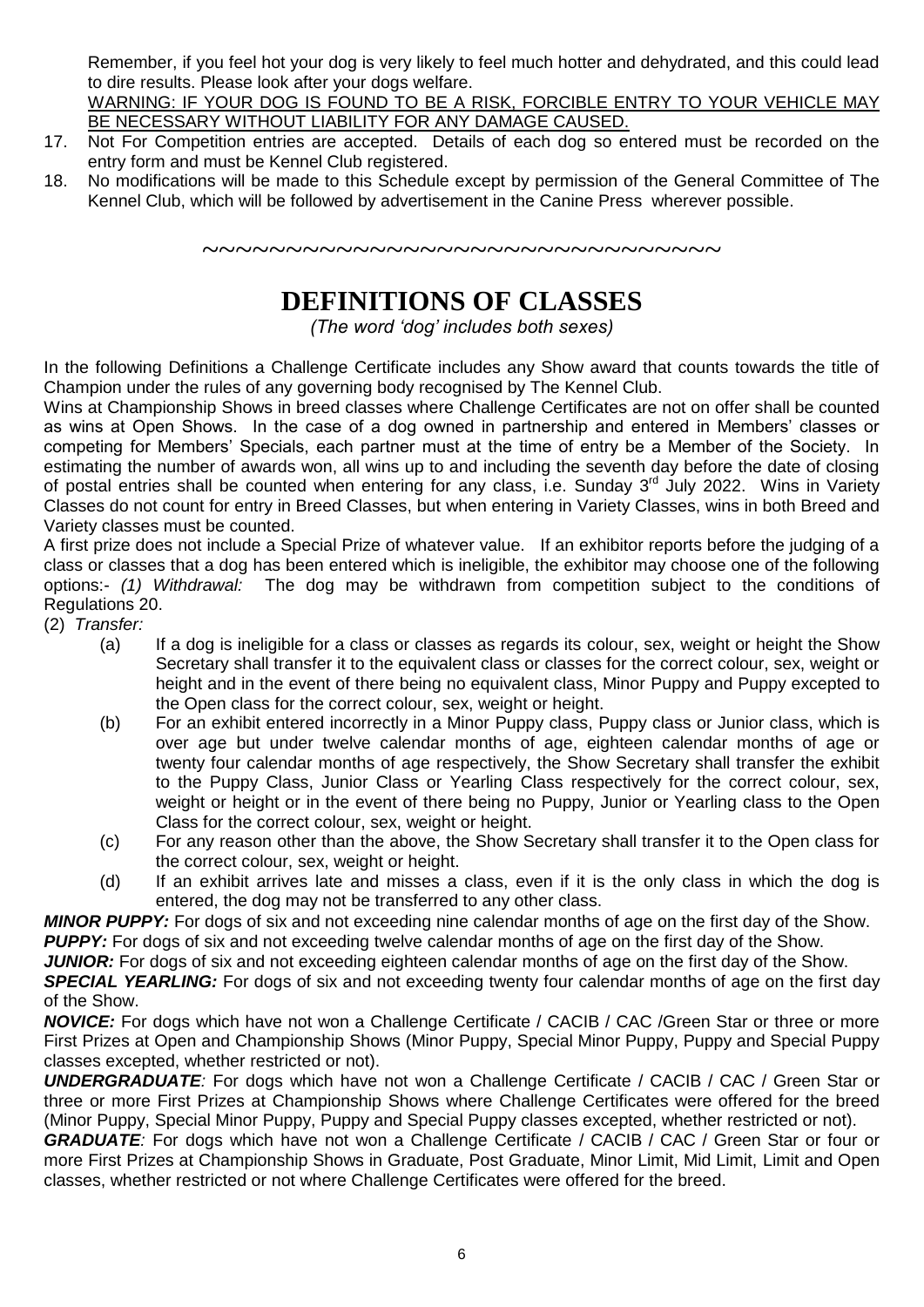*POST GRADUATE:* For dogs which have not won a Challenge Certificate / CACIB / CAC / Green Star or five or more First Prizes at Championship Shows in Post Graduate, Minor Limit, Mid Limit, Limit and Open classes, whether restricted or not where Challenge Certificates were offered for the breed.

*LIMIT:* For dogs which have not become show Champions under Kennel Club Regulations or under the rules of any governing body recognised by the Kennel Club, or won 3 or more CCs / CACIB / CAC / Green Stars or won seven or more First Prizes in all at Championship Shows in Limit or Open classes, confined to the breed, whether restricted or not, at Shows where Challenge Certificates were offered for the breed.

*OPEN:* For all dogs of the breeds for which the class is provided and eligible for entry at the Show.

*VETERAN:* For dogs of not less than seven years of age on the first day of the Show.

*SPECIAL BEGINNERS:* For Owner, Handler or Exhibit not having won a Challenge Certificate or Reserve Challenge Certificate, or for those breeds not allocated Championship Status, Best of Sex or Reserve Best of Sex at a Championship Show.

**BRACE:** For two exhibits (either sex or mixed) of one breed belonging to the same exhibitor, each exhibit having been entered in some class other than brace.

#### **EXHIBITORS PLEASE NOTE:**

In accordance with Kennel Club guidelines, Exhibitors must display exhibit number / owner identification on their crates, cage or container at all times.

#### **SMOKING / VAPING**

**We would like to remind those attending any events organised by the ISBC that no smoking or vaping is permitted within the premises of the show**

#### **WELFARE OF DOGS**

Anyone whose dog is entered at a Kennel Club licensed event should take all reasonable steps to ensure the needs of their dog(s) are met, and should not put a dog's health and welfare at risk by any action, default, omission or otherwise. Breach of Kennel Club Regulations in this respect may be referred to the General Committee for disciplinary action under Kennel Club Limited Rules and Regulations. **Right to refuse Entries:** Exhibitors / Competitors are reminded that show societies have the right under Kennel Club Regulations to refuse any entries.

#### **DOG LITTER**

Many owners responsibly package their animal's waste. However, they then spoil this by leaving the packets all over the site. Please ensure that such packets are put into the bins provided for this purpose

#### **DOGS IN WHICH OFFICERS AND COMMITTEE MEMBERS HAVE AN INTEREST SHALL NOT BE EXHIBITED AT ISBC CLUB SHOWS**

#### **HEALTH AND SAFETY**

A nominated Safety Officer will be in attendance throughout the show. Exhibitors and spectators are reminded that just as the Irish Setter Breeders Club has responsibility to ensure the health and safety of all those attending their event, all those present have a duty and responsibility for their own safety. They are therefore expected to take the greatest care to avoid all uneven surfaces, guy ropes, and other hazards, which are inevitable and an integral element of a dog show. Those bringing and using portable items of equipment such as folding chairs, trolleys, cages and grooming tables also have a responsibility to ensure that their tools, equipment and collapsible furniture is used and erected safely and does not constitute a hazard to others. Exhibitors are also reminded that they should wear appropriate clothing and footwear for the prevailing conditions on the site. Exhibitors show at their own risk, if conditions are not ideal or are unsafe, they may withdraw their dogs from classes.

#### **ELECTRICAL EQUIPMENT**

All electrical equipment MUST be PAT tested with an up-to-date certificate. Any exhibitor wishing to use an electrical appliance e.g. hairdryer, must seek the permission of the building's landlord and MUST produce a current PAT label attached to the appliance, to the Show Manager, otherwise the equipment will be removed by members of the committee and returned at the end of the show.